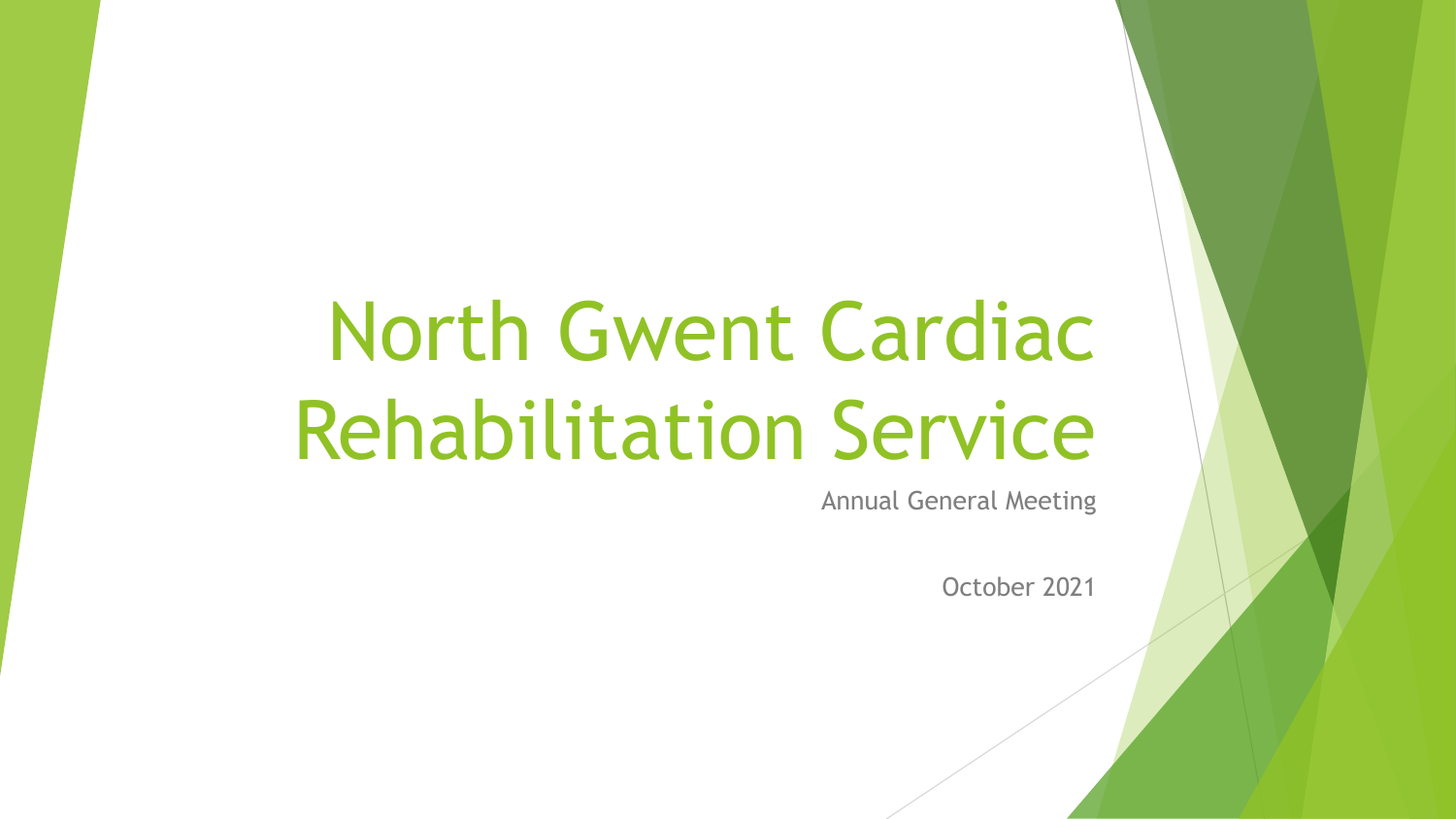### Purpose of Presentation

- $\blacktriangleright$  To provide an overview of the activities undertaken by the charity since last AGM
- **Last AGM held in Oct 2019**
- $\triangleright$  No AGM since due to covid restrictions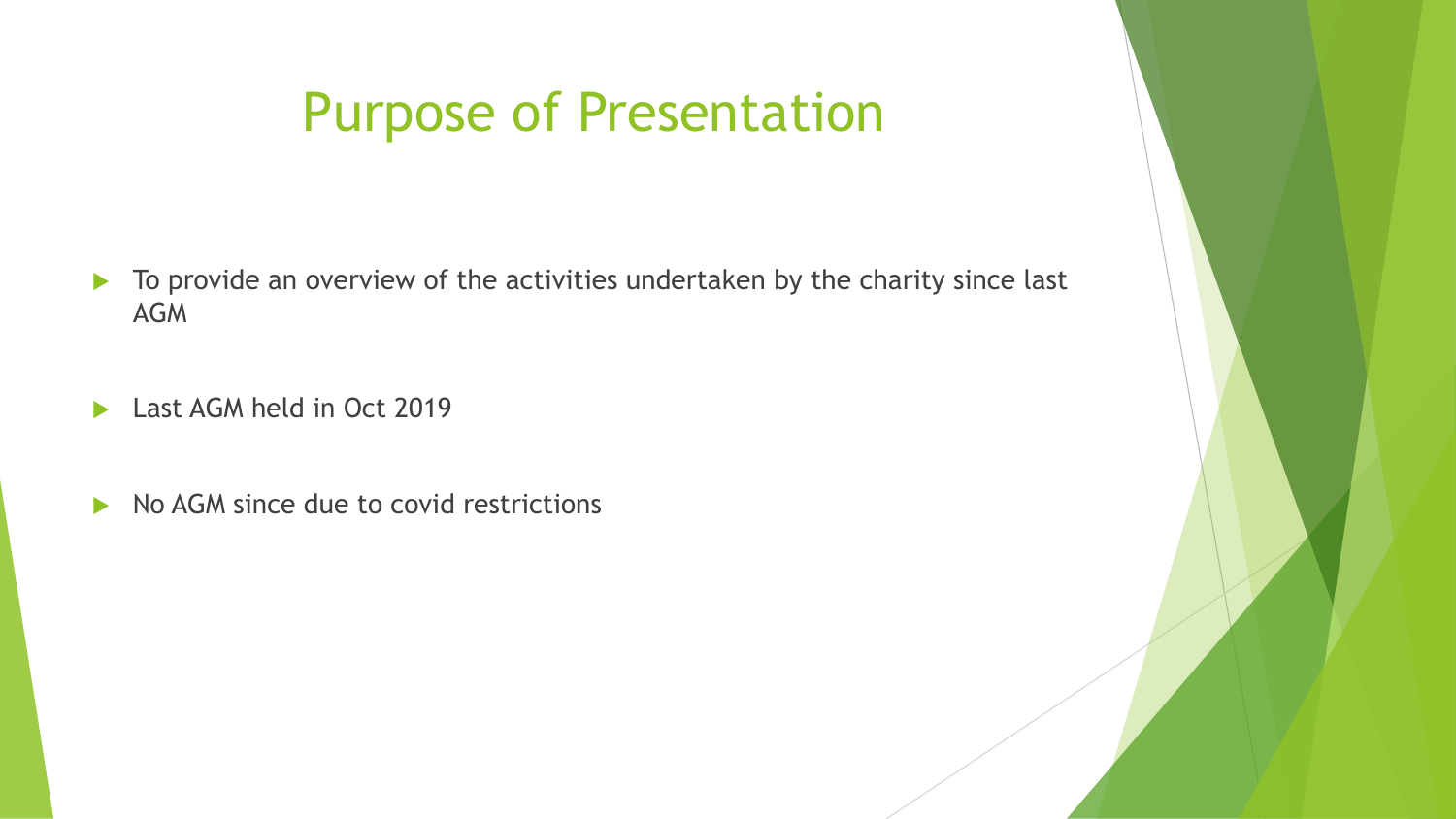#### Impact of Covid Lockdown

- Oct 2019 to March 2020 business as usual
- $\blacktriangleright$  Then came covid lockdown and all classes stopped
- $\blacktriangleright$  Charity still had responsibility to pay overheads but with no chance of generating funds
- $\blacktriangleright$  Trustees met regularly via zoom and decision taken to move forward with plans that had been in the pipeline for some time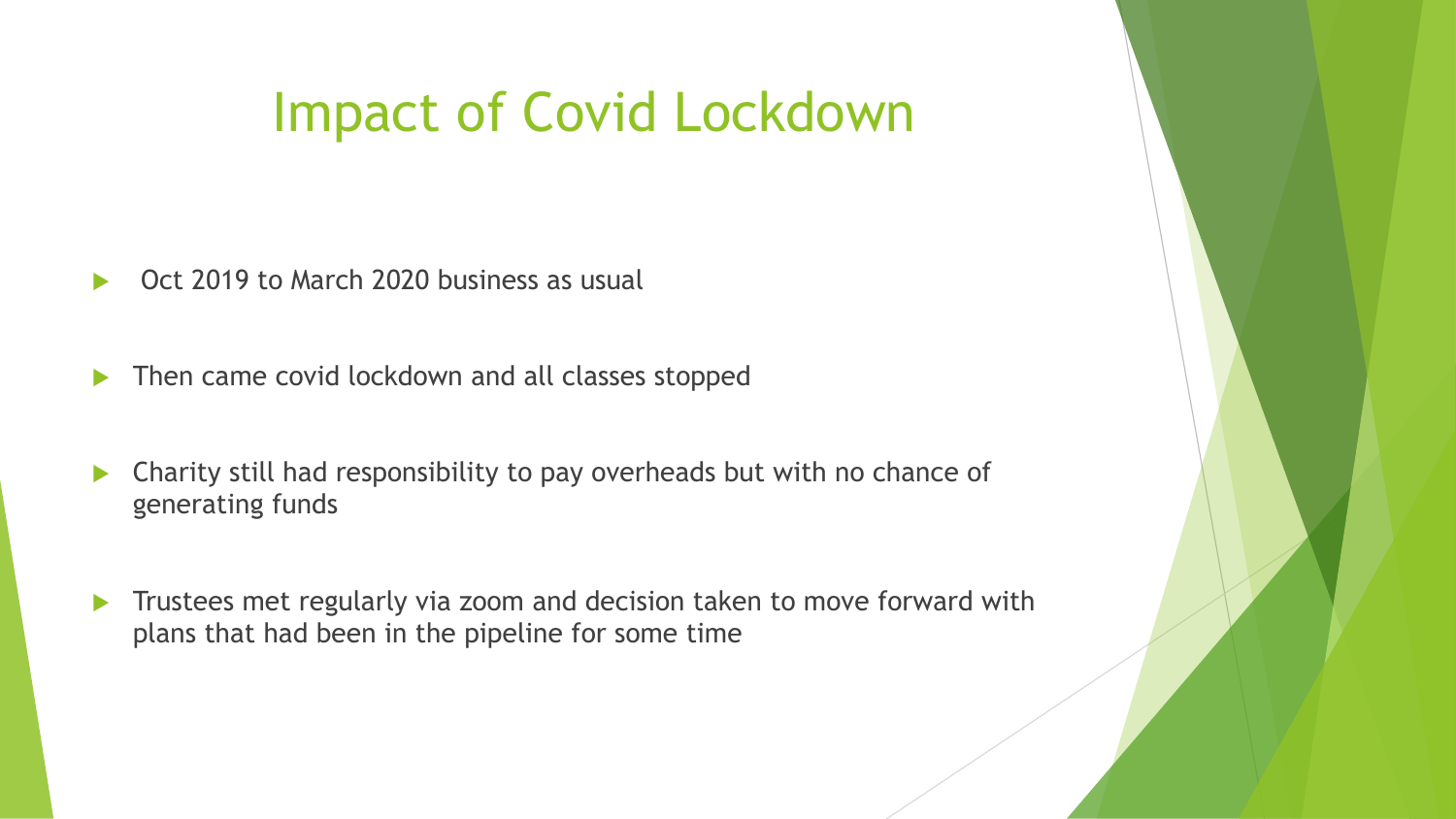# Rationale for Changes

- Needed to develop a service model that could be sustained
- Work of the charity largely governed by the Health Board agenda
- Old service model had clinical limitations and little opportunity to introduce quality improvements
- Financially the old model was unsustainable (Min of 10k shortfall every year)
	- $\blacktriangleright$  Need for out of hours
	- $\blacktriangleright$  Introduce web based approaches
	- Introduce individual assessment sessions
	- $\blacktriangleright$  Improve phase three to phase four referalls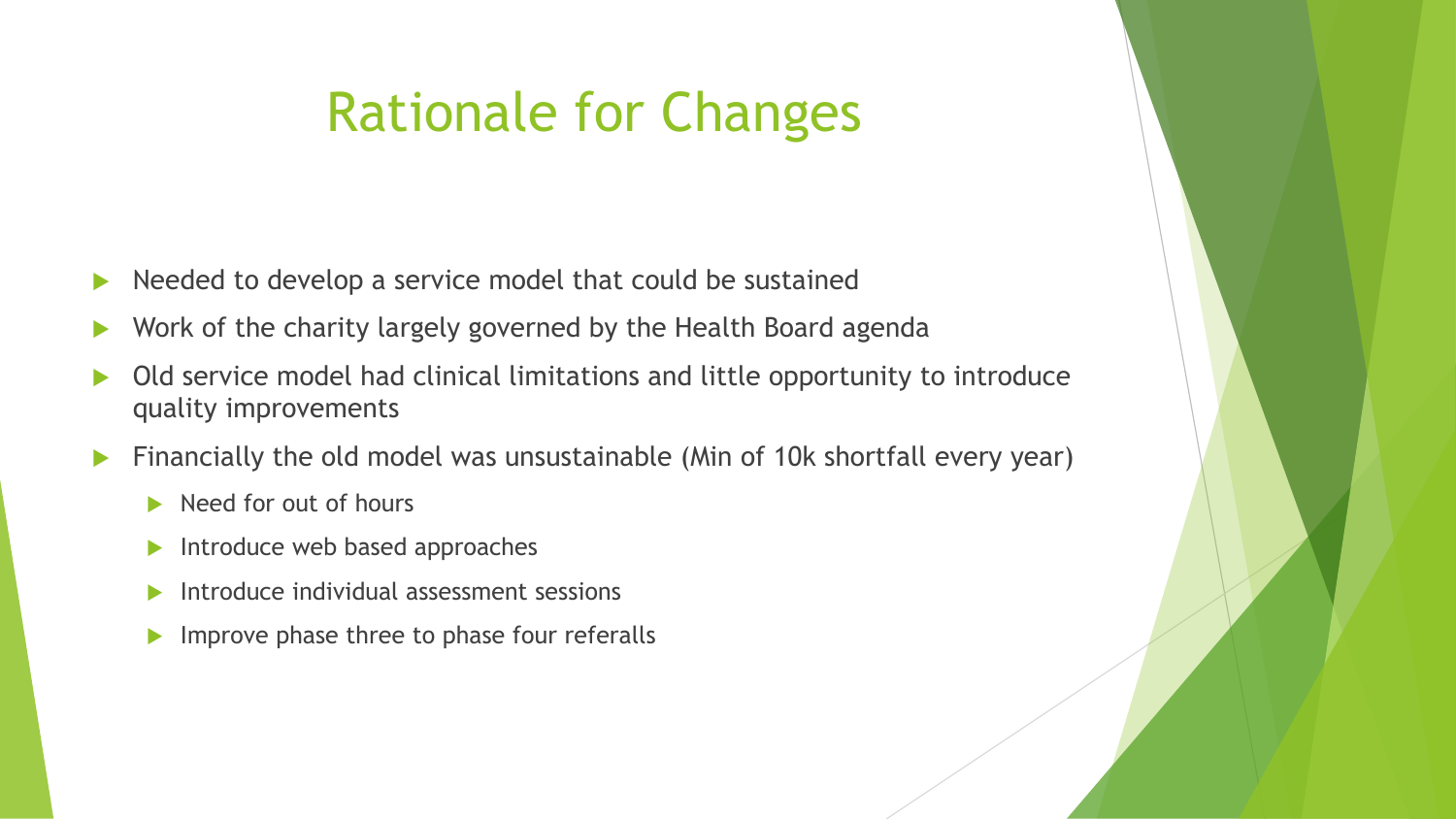## Activities During Lockdown

- Trustees continued to meet
- Used shut down to discuss and plan changes that needed to be made
- Wrote a paper 'A Case for Change' that outlined the changes
- Consulted with health board and relevant others
- Worked with health board to accommodate needs of tutors
- Undertook financial profiling
- Advertised for new tutor posts
- Reviewed current equipment and bought new equipment
- Liaised with venue providers and agreed fees
- In essence did all we could to prepare for reopening of classes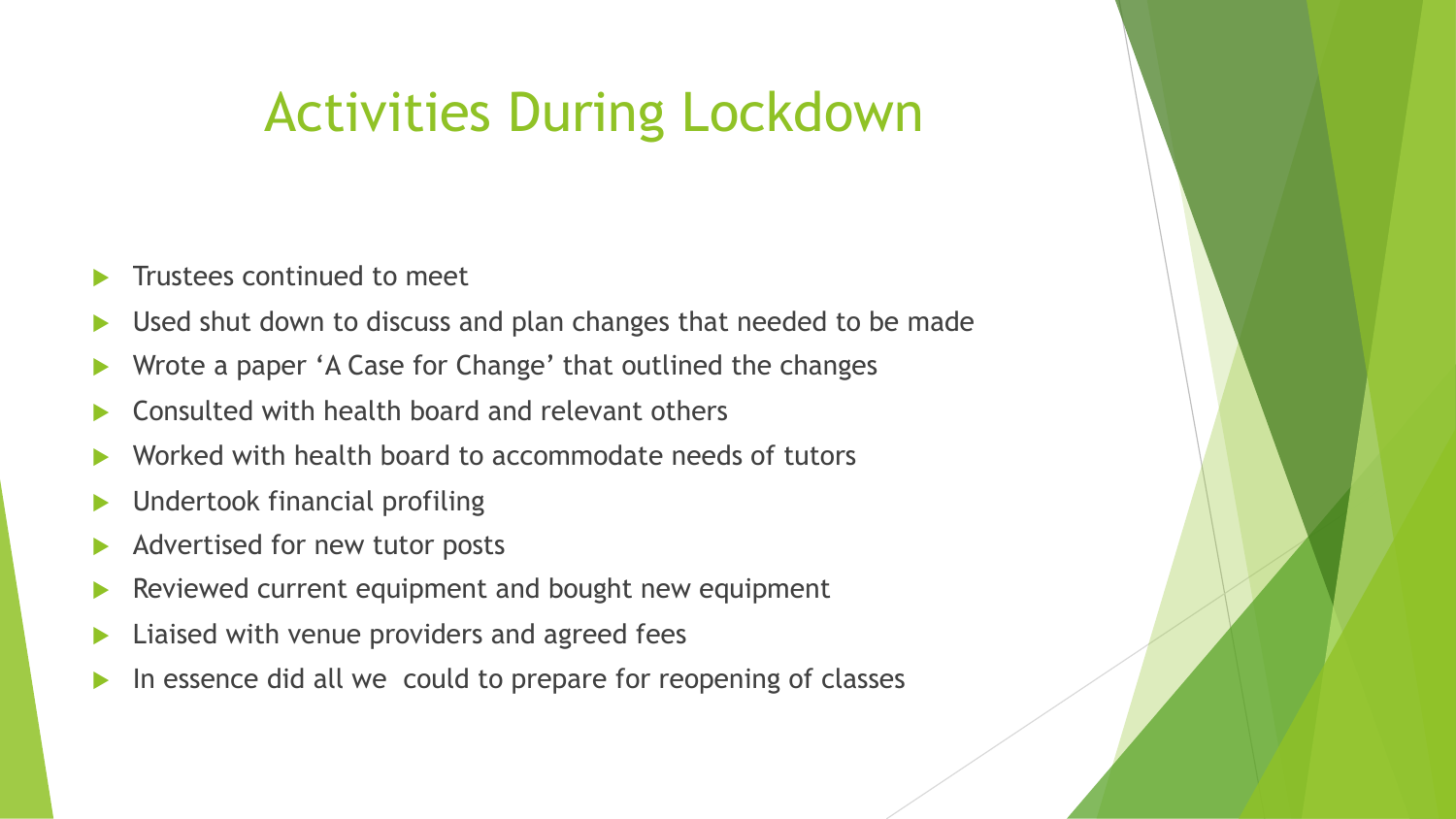#### Post Covid

- **Classes reopened mid July 2021**
- $\blacktriangleright$  Number gradually increasing
- $\blacktriangleright$  September saw highest numbers to date
- $\blacktriangleright$  New tutors have settled well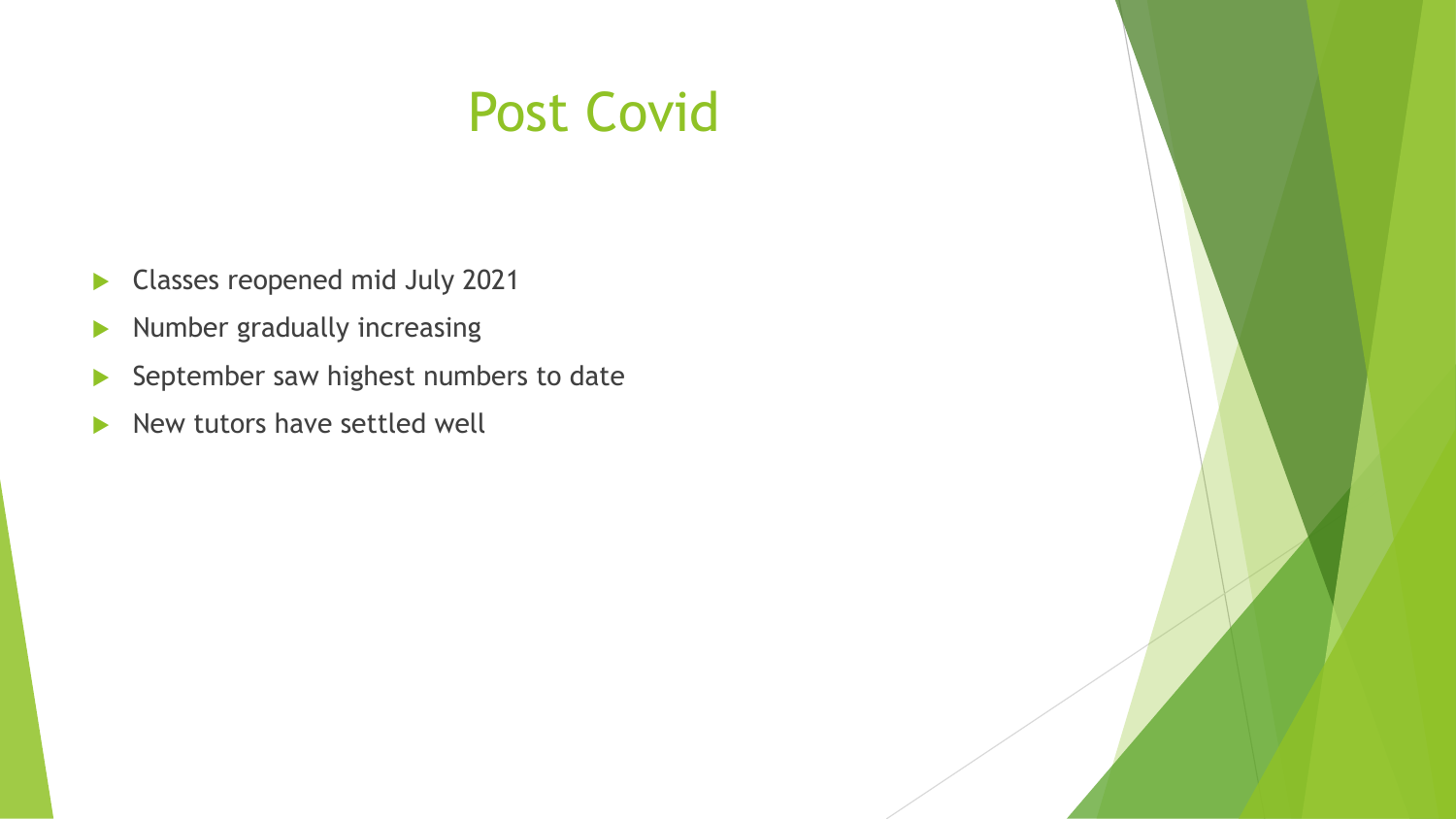# Challenges

- $\blacktriangleright$  Need to evaluate impact of changes
- Some venues still appear to be struggling
- $\triangleright$  Out of hours still worthwhile pursuing
- $\triangleright$  Set objectives for the next 12 months
- $\blacktriangleright$  Fundraising is as always a major concern